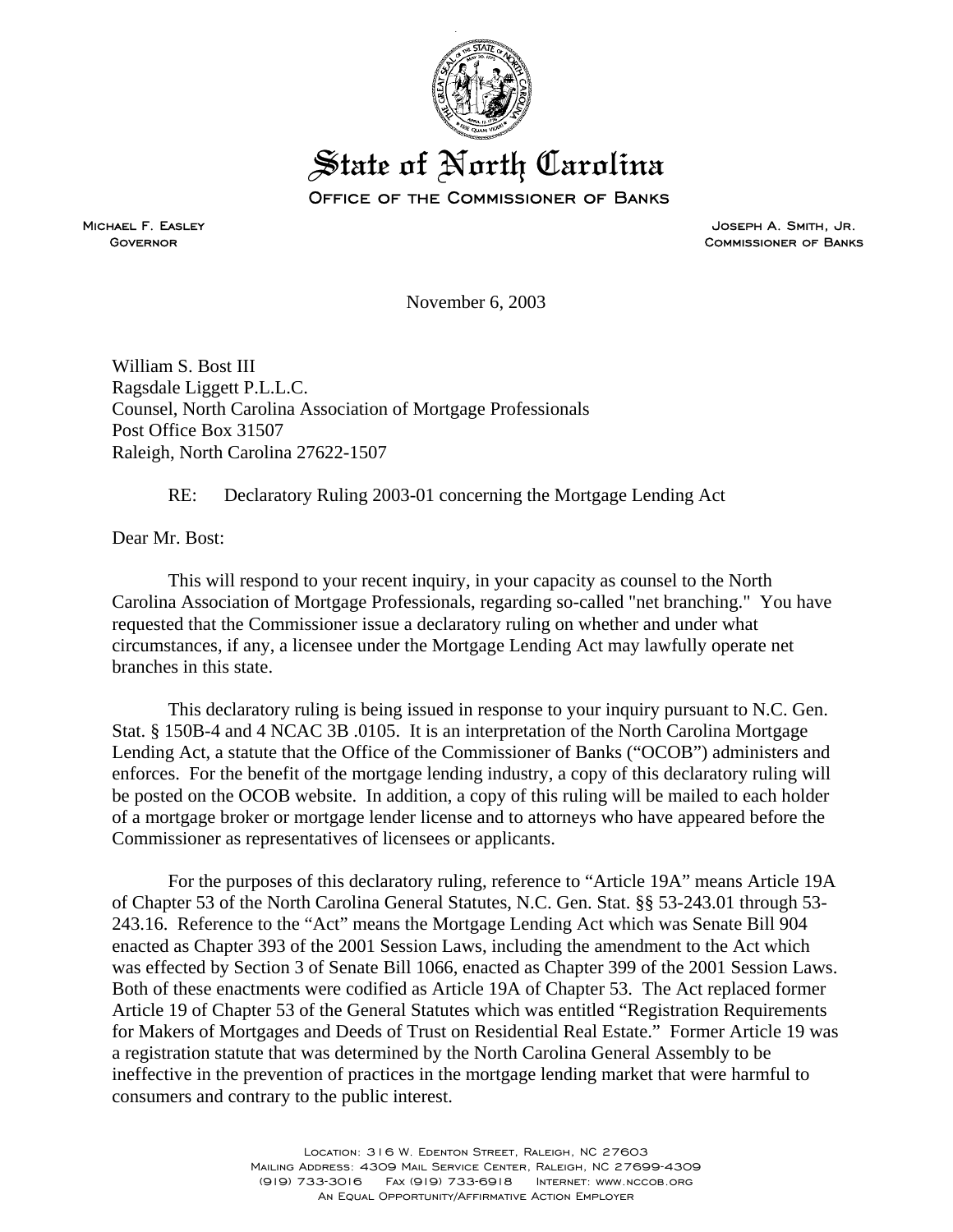Under the Act, mortgage lenders, mortgage brokers, and loan officers are required to be licensed before engaging in the business of mortgage lending or mortgage brokerage, unless exempt. A comparison of Article 19A with former Article 19 clearly demonstrates that the General Assembly was intent on imposing individual responsibility and accountability upon participants in the mortgage market. The particular requirements are discussed below; however, it is important to note at the outset that, as to any applicant for any license, the Commissioner must find "that the financial responsibility, character, and general fitness of the applicant are such as to command the confidence of the community and to warrant belief that the business will be operated honestly and fairly…" N.C. Gen. Stat. § 53-243.05(i).

The Act requires that each individual loan officer be licensed and subjects such persons to additional affirmative requirements in order to maintain such license. The Act requires that loan officers be natural persons at least 18 years of age. Loan officers other than those who were subject to the so-called grandfather provisions must take an approved mortgage fundamentals course and satisfactorily complete a written examination or possess residential mortgage lending education or experience that the Commissioner deems equivalent to the course. They are required to take annual continuing education in order to enhance their professional competence. In addition, active loan officers must be employed by a licensed mortgage broker or lender.

The Act requires licensing for mortgage brokers and lenders and subjects them to significant additional requirements. It imposes no requirement that a licensee adopt a particular form of business entity in order to be licensed---e.g., it is possible that an individual could be licensed as a mortgage lender or broker---but whatever the form of organization, a mortgage lender or mortgage broker must have at least one individual officer or owner who meets the statute's three-year experience requirement and who is designated to serve as the firm's managing principal. In addition, at each branch of a licensed mortgage broker or mortgage lender firm, the licensee must designate an individual with at least three years experience as its branch manager to supervise the business at that branch.

The Act imposes individual responsibility and accountability on mortgage brokers, lenders, and their supervisory employees in numerous ways. A licensed firm must designate to the Commissioner a managing principal "who operates the business under that person's full charge, control, and supervision." Each branch must also have a branch manager who carries the same responsibilities for each branch. Further, the affirmative duties imposed on mortgage brokers by G.S. § 53-243.10 apply to any firm that brokers loans and to the individually licensed loan officers who work for such firms. This same emphasis on individual responsibility can be seen in the enumeration of prohibited activities and again in provisions granting the Commissioner disciplinary authority over licensees and even over exempt or non-licensed persons who violate the Act.

Based on the plain meaning of its provisions, the Act clearly requires:

1. Personal responsibility on the part of licensed loan officers for their behavior in the conduct of mortgage lending.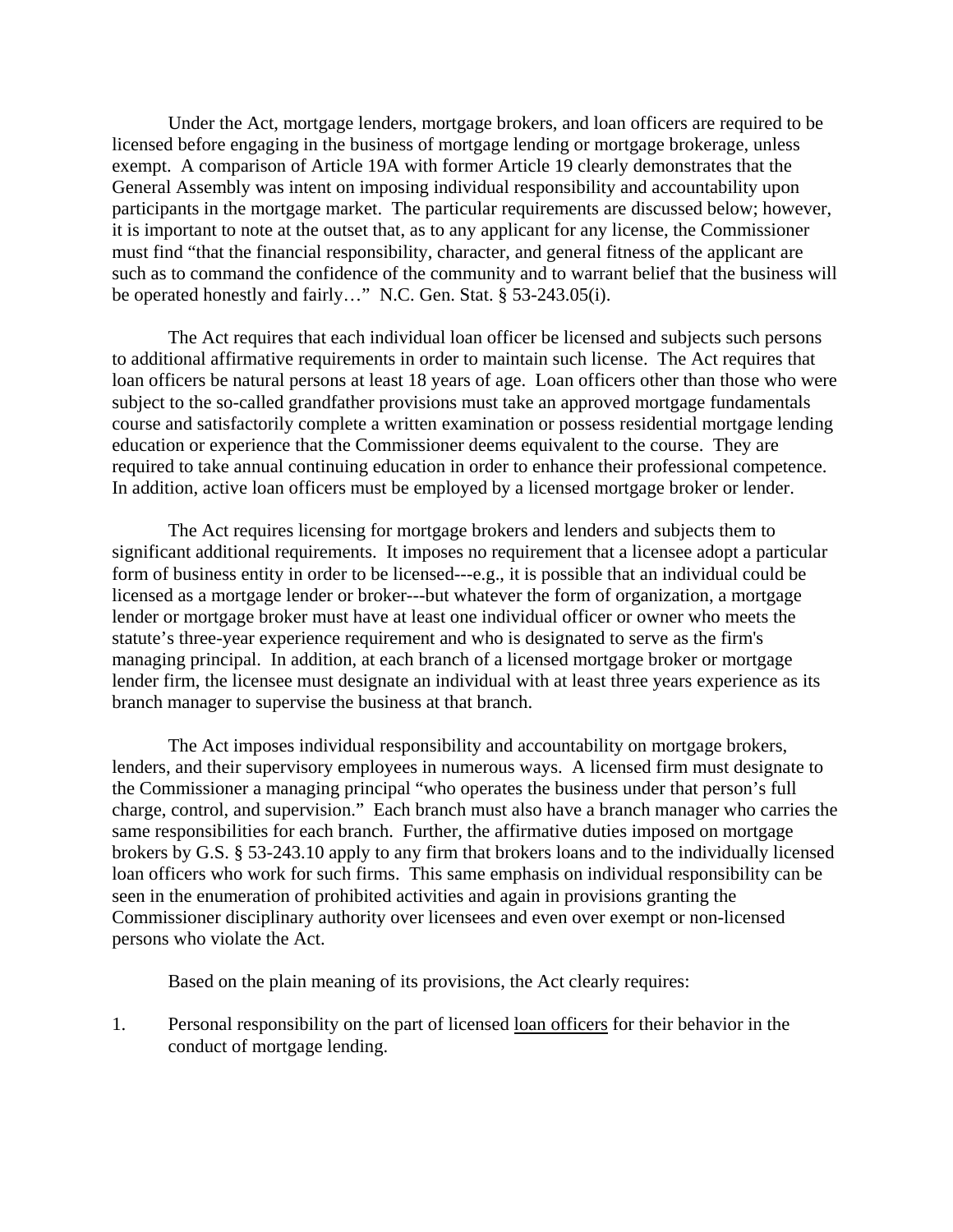- 2. Personal accountability and potential liability on the part of branch managers and managing principals who supervise licensed loan officers in the conduct of the mortgage business.
- 3. Responsibility of licensed firms to supervise and manage the behavior of all individuals in the firm's employ who are engaged in the mortgage business, with potential liability of the firm for any breaches of that duty.

With that reading and understanding of the Act clearly before us, let us turn to the subject of your inquiry, so-called "net branching." We note that this term is not specifically defined by the Act.

Recent pronouncements of the federal government are helpful in defining "net branching" with greater specificity. The U.S. Department of Housing and Urban Development issued Mortgagee Letter 00-15 ("ML00-15") to all HUD-approved Mortgagees on May 1, 2000. In ML00-15, HUD recognized that the term "net branch" does not have a universal definition, but HUD still sought to warn against prohibited branch arrangements. HUD found that "some HUD/FHA-approved mortgagees are engaged in the practice of taking on an existing, separate mortgage company or broker as a branch and allowing that separate entity to originate insured mortgages under the approved mortgagee's HUD mortgagee number." HUD barred such "... arrangements as a way for independent brokers to originate FHA mortgages without meeting HUD's application and asset requirements." HUD did not seek to prohibit a business arrangement "wherein the branch manager's compensation is based upon the (net) profit of the branch.... Such an arrangement is, essentially, an alternative compensation program for the branch manager and is an acceptable branch arrangement if all other branch requirements are met...".

The guidance issued by HUD in this letter is consistent with the Mortgage Lending Act passed by the North Carolina General Assembly. The conduct of a mortgage business through the use of the business model now known generally as "net branching" was anticipated by our legislators and is prohibited by the Act. To the extent that a licensee seeks to shift responsibility and accountability to the branch manager and away from the licensed firm which purports to operate a location as a branch, such arrangement is unlawful under the Act.

OCOB will consider the totality of the facts and circumstances surrounding a branch operation in its effort to interpret and enforce the Act. OCOB will include a review of operations and compensation agreements (collectively, "Agreements") in its future examinations of licensees. In conducting its reviews, OCOB may regard any provision or arrangement that seeks to circumvent or undercut the underlying principles of the Act outlined above as a violation of the Act. Among the provisions or conditions that OCOB would regard as possible indications of an unlawful net-branching arrangement would be a provision or arrangement that:

1. Requires the branch manager to obligate himself or herself for contractual relationships with vendors to the branch such as leases, telephones, utilities, and advertising, or for ownership of branch personalty, including bank accounts for operating expense funds.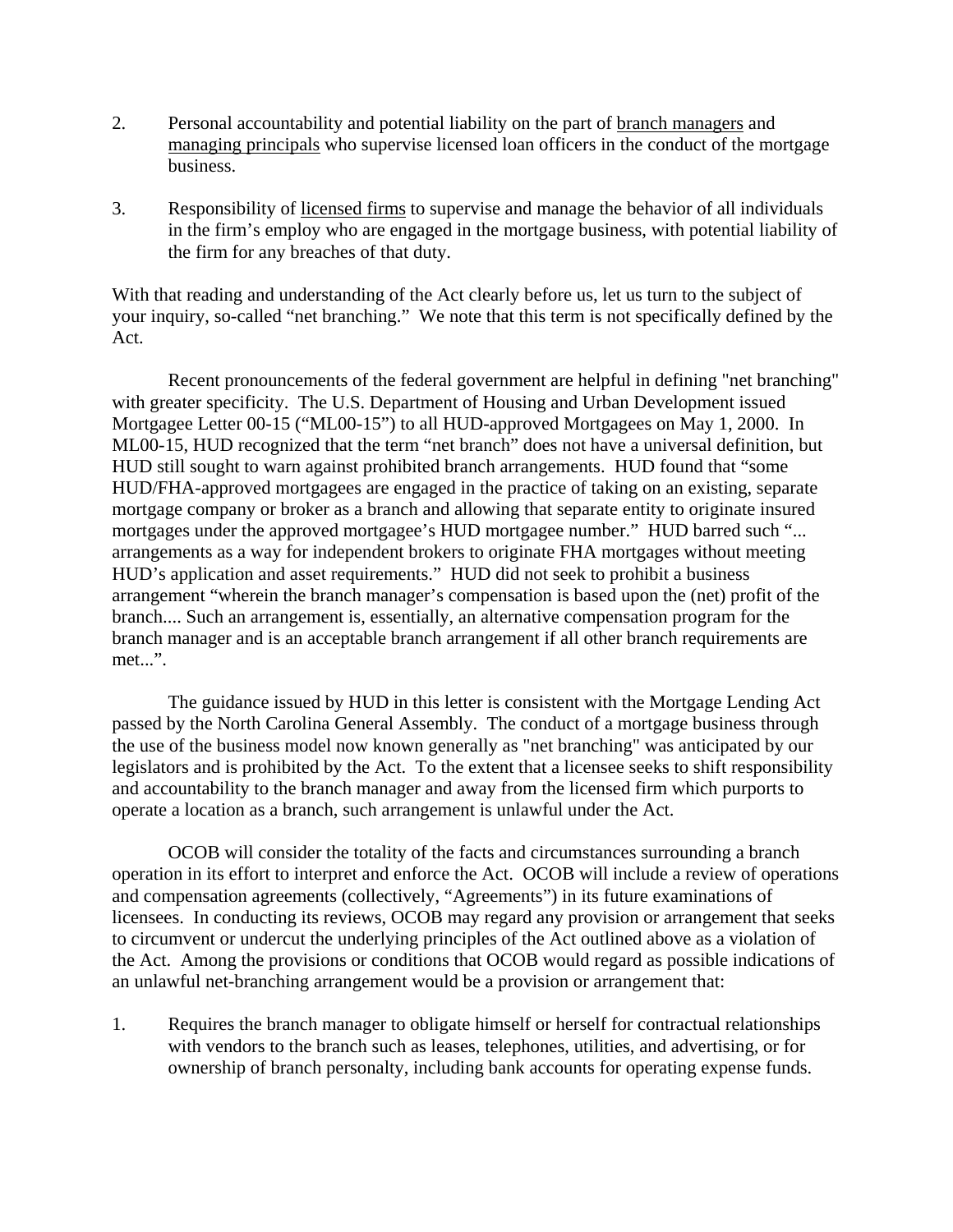- 2. Imposes upon the putative branch manager an obligation to indemnify the licensed firm for operational liabilities incurred at the branch.
- 3. Requires the putative branch manager to personally pay or cover operating expenses of the branch if funds are not available to do so from an operating account.
- 4. Attempts or tends to shift the common law rights and responsibilities of the masterservant relationship away from that described as "employee" to that of "independent contractor." Included here would be provisions that attempt or tend to isolate employment relationships to the branch and not to the licensed entity, or provisions which purport to utilize or permit IRS Form 1099's rather than IRS Form W-2's for federal income tax reporting compliance.
- 5. Seeks to shift ownership or equity in the licensee to the branch manager in an effort to assign a license or shift control of the licensee without complying with G.S. § 53- 243.06(c).
- 6. Permits or requires a loan officer to operate out of his or her residence as the primary place of business without the licensee designating that address and licensing it as a branch or without a qualified person being both designated as the branch's manager and actually performing that supervisory function.
- 7. Calls for the branch or its manager to pay to the licensee a fee for each transaction conducted at that branch or a periodic, franchise-type fee regardless of activity.
- 8. Allows for a branch or branch manager to operate with little or no supervision or control by the licensee—e.g., where internal audits and controls are weak or non-existent, or where no effective compliance review program exists.
- 9. Allows for a branch or branch manager to market the products of the licensee independently from the licensee; or to offer products or services different from those of the licensee; or to maintain lines of credit, warehouse agreements, or other investor agreements that are separate from those of the licensee.
- 10. Allows for or requires the putative branch to have a name or operate under a name other than the name of the licensee.

In light of the supervisory responsibilities of branch managers, managing principals and licensed firms, we expect upon examination to see a clear recognition of this hierarchy. We expect to see policies and programs centered on "quality control" whereby the licensed firm ensures that its branch managers, loan officers, and other employees comply with applicable state and federal laws. We expect to find systems and procedures that ensure that errors or problems at the loan officer, branch, or firm level are caught before the mortgage enters into the secondary markets. We expect licensed firms to allocate resources so that the knowledge and skills of industry participants are continuously enhanced.